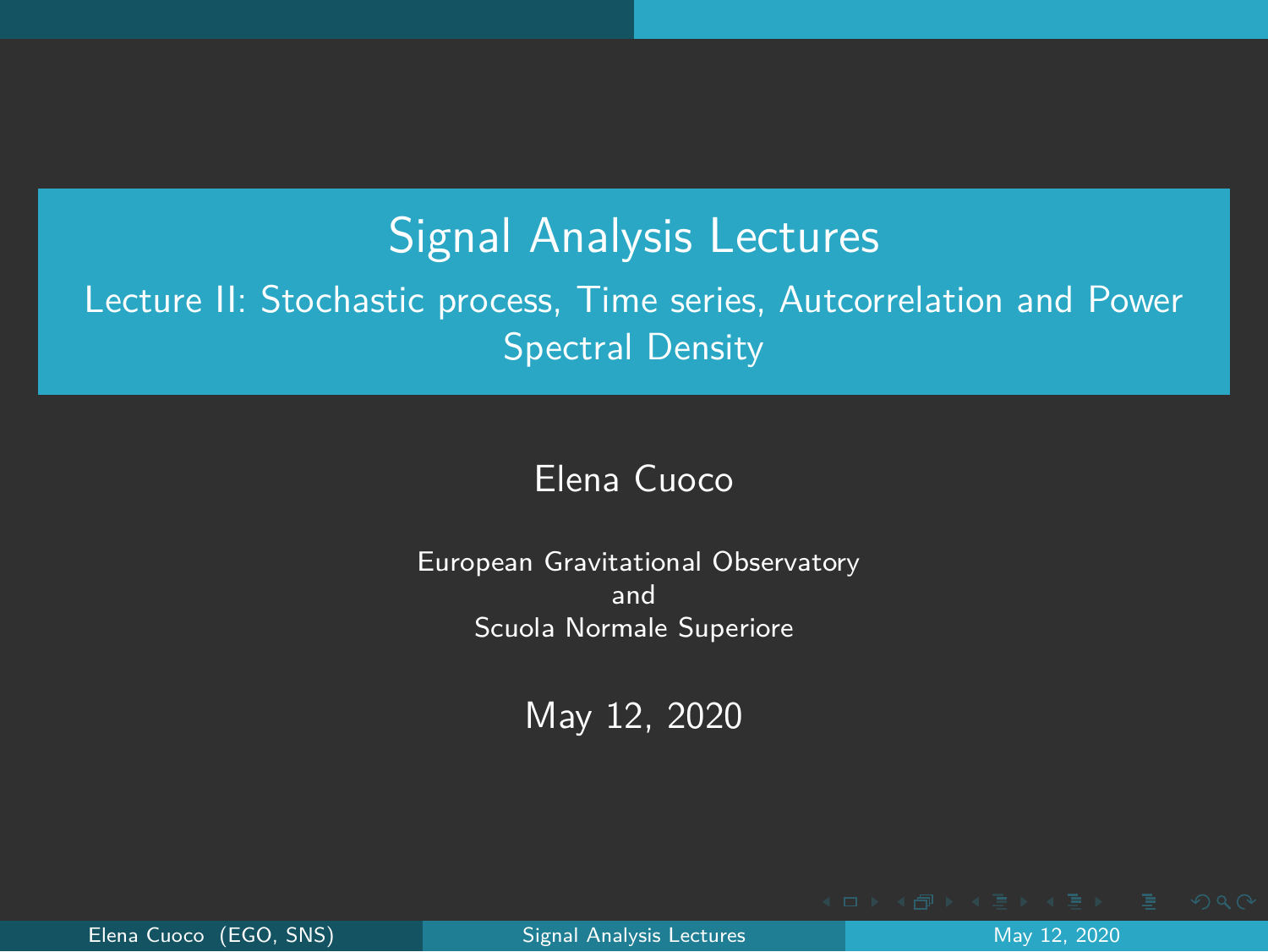#### <span id="page-1-0"></span>1 [Stochastic process: time series](#page-2-0)

- [Time series, Autocorrelation function, Spectral Density](#page-2-0)
- [Not parametric modeling, Classical estimators](#page-9-0) ٠
- **[The Periodiogram](#page-16-0)**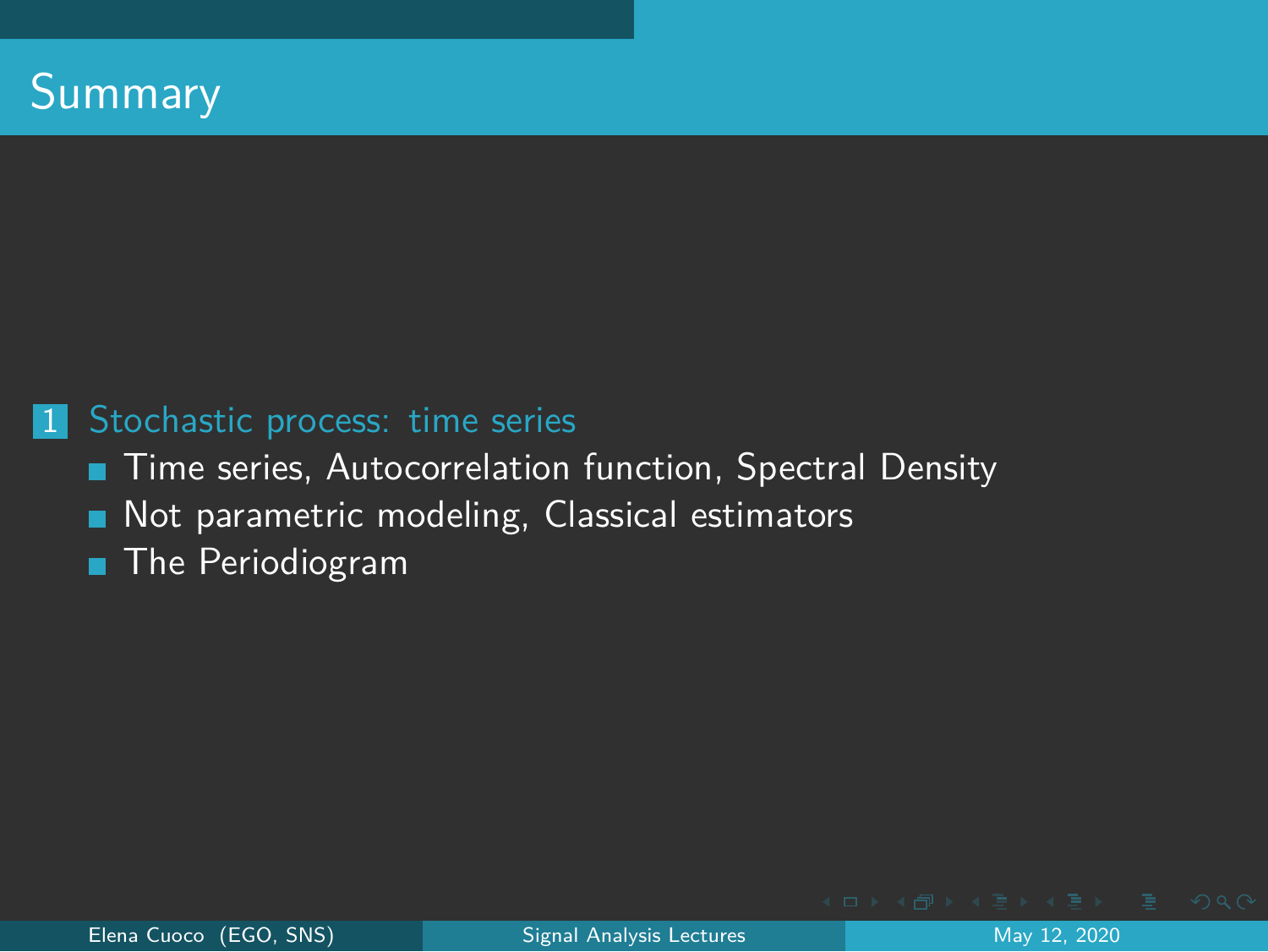#### <span id="page-2-0"></span>[Stochastic process: time series](#page-2-0) [Time series, Autocorrelation function, Spectral Density](#page-2-0)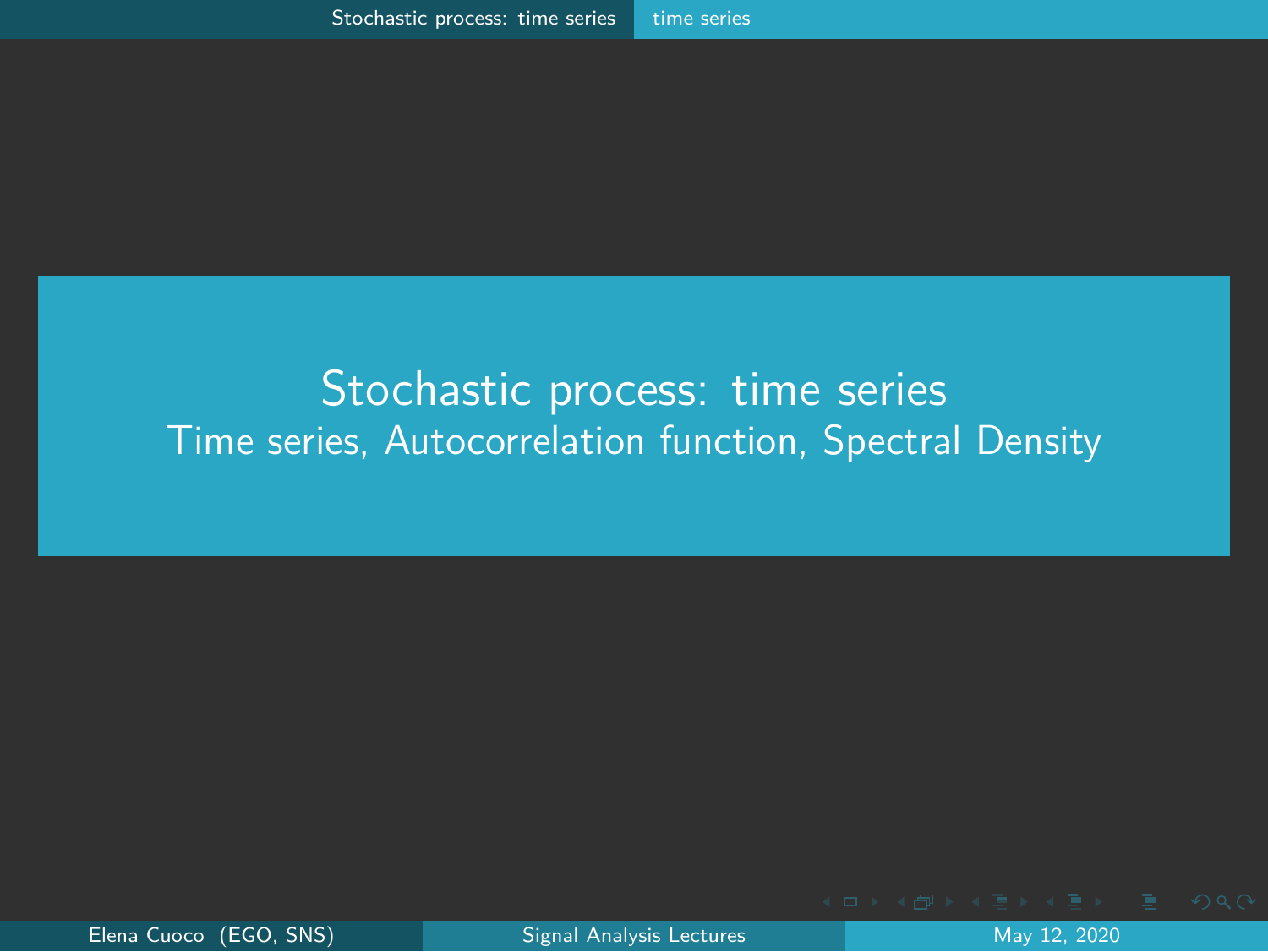# <span id="page-3-0"></span>Stochastic process and Time Series.

A stochastic discrete process *x*[*n*] is a sequence of random variable for each value of *n*. If *n* represents the time, we call it time series. A time series is a sequence of data points measuring a physical quantity at successive times spaced at uniform time intervals.



We say that *x*[*n*] is a stationary process, if its statistical description does not depend on *n*.

That is the moments  $E(x^{k_0}[n_0], x^{k_1}[n_1], ... x^{k_M}[n_M])$  do not depend on the value of  $x_M$  but only on the distance L between the value of  $x[n]$  and  $x[n+L]$ .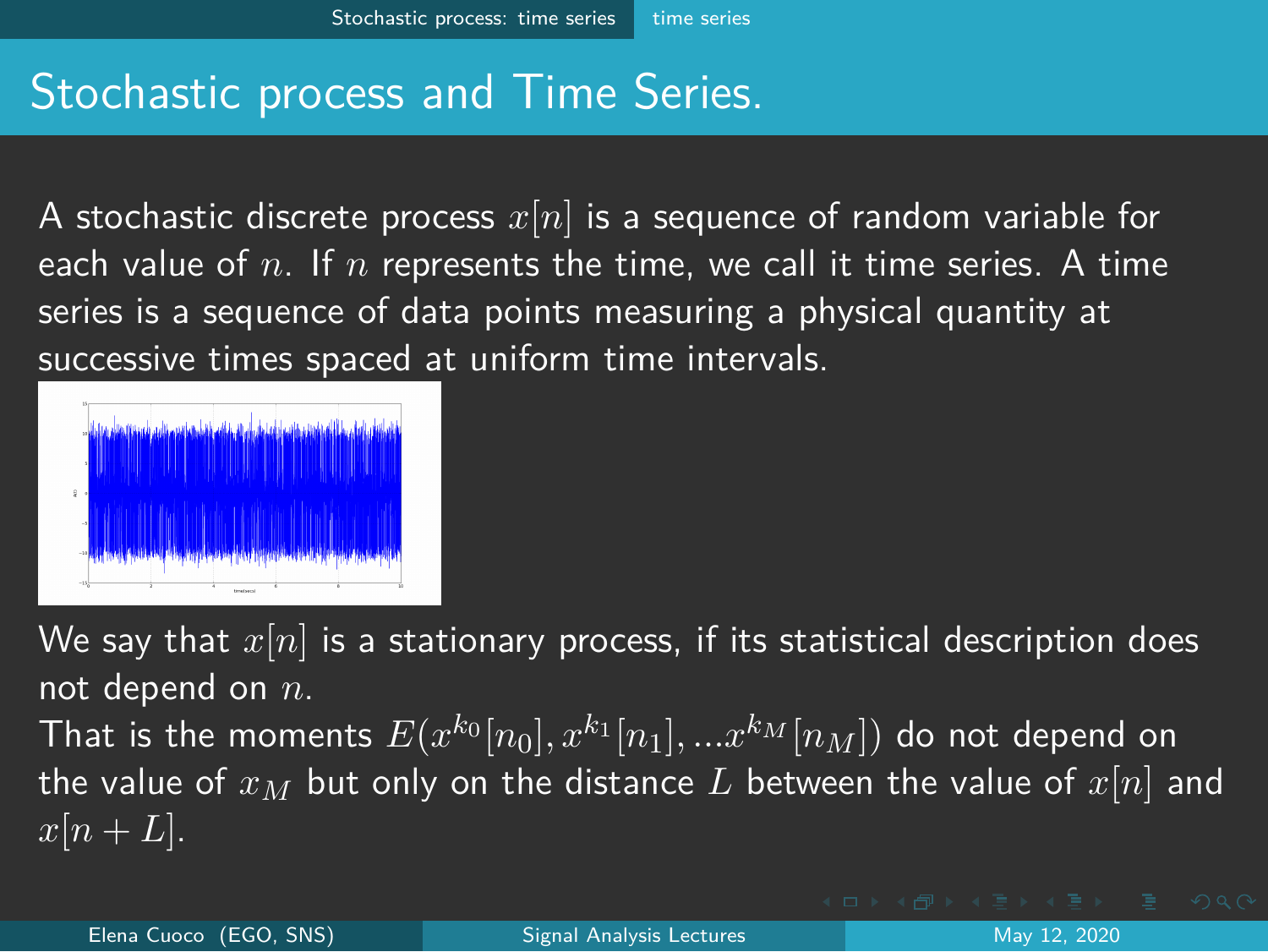#### <span id="page-4-0"></span>Gaussian process

We define a Gaussian stocastich process if  $\{x[n_0], x[n_1] \dots x[n_{N-1}]\}$  has a multivariate distribution. If we assume that the process is stationary and with zero mean, the covariance matrix is the same to the correlation matrix **r***xx*

$$
\mathbf{r}_{xx} = \begin{bmatrix} r_{xx}[0] & r_{xx}[-1] & \dots & r_{xx}[-(N-1)] \\ r_{xx}[1] & r_{xx}[0] & \dots & r_{xx}[-(N-2)] \\ \vdots & \vdots & \ddots & \vdots \\ r_{xx}[N-1] & r_{xx}[N-2] & \dots & r_{xx}[0] \end{bmatrix}, \quad (1)
$$

where

$$
r_{xx}[k] = \mathcal{E}\{x^*[n]x[n+k]\} \ . \tag{2}
$$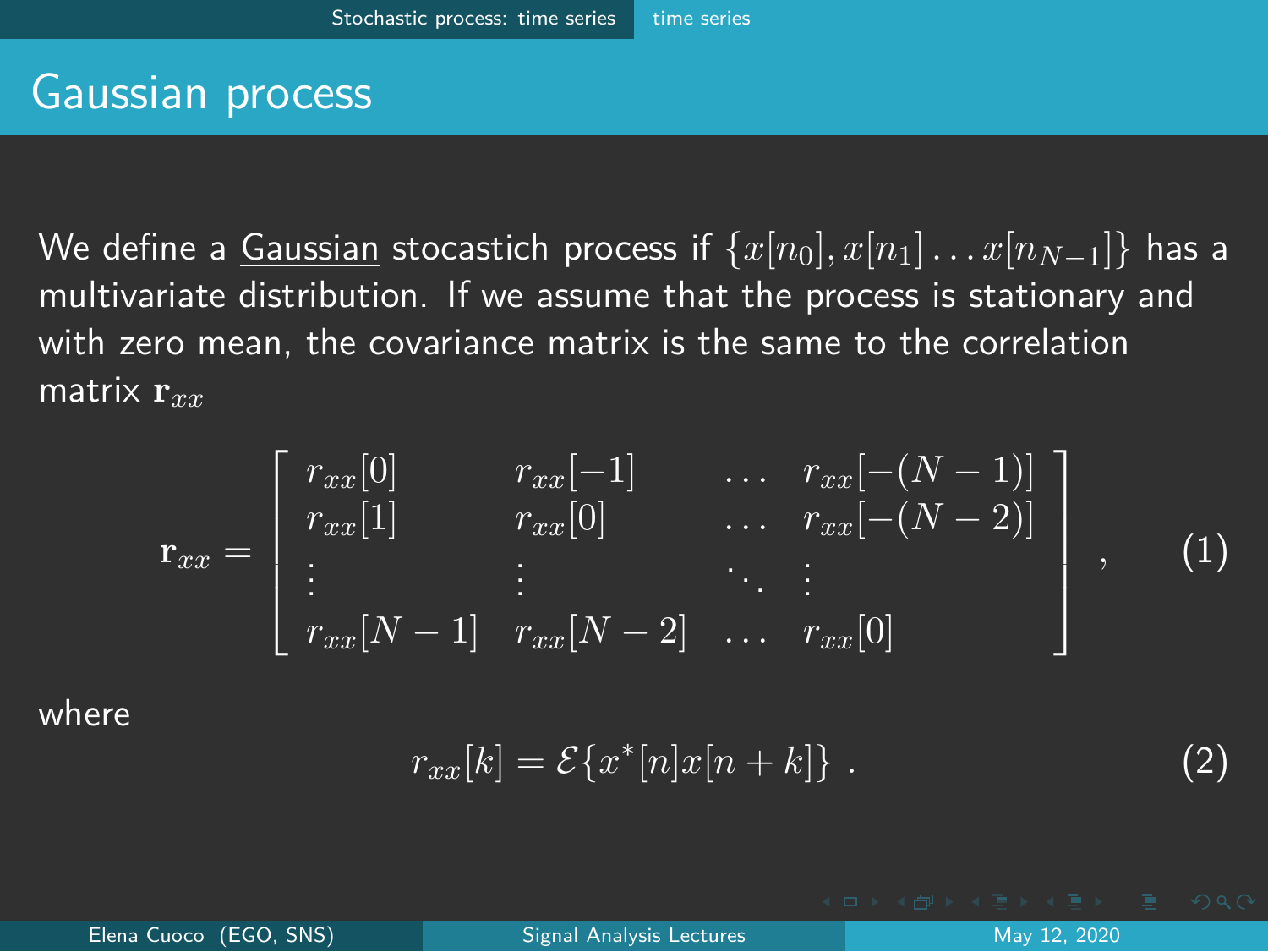<span id="page-5-0"></span>If samples are taken at a later time to generate the vector  $\mathbf{x} = (\mathbf{x}[\mathbf{n}_0], \mathbf{x}[\mathbf{n}_1], \dots, \mathbf{x}[\mathbf{n}_{N-1}])^{\mathrm{T}}$ , we can write the density function of probability of a Gaussian random process and real as

$$
P[\mathbf{x}] = \frac{1}{(2\pi)^{N/2} |r_{xx}|^{1/2}} e^{\mathbf{x}^{\mathrm{T}} r_{xx}^{-1} \mathbf{x}}.
$$
 (3)

Any linear operation that acts on a Gaussian stochastic process produces a still gaussianly distributed process.

For a Gaussian stochastic process the statistics of the second order, i.e. moment one and moment two, is a full description of the process. If we then consider real gaussian stochastic stationary processes with zero mean the correlation function provides all the information necessary to describe the process.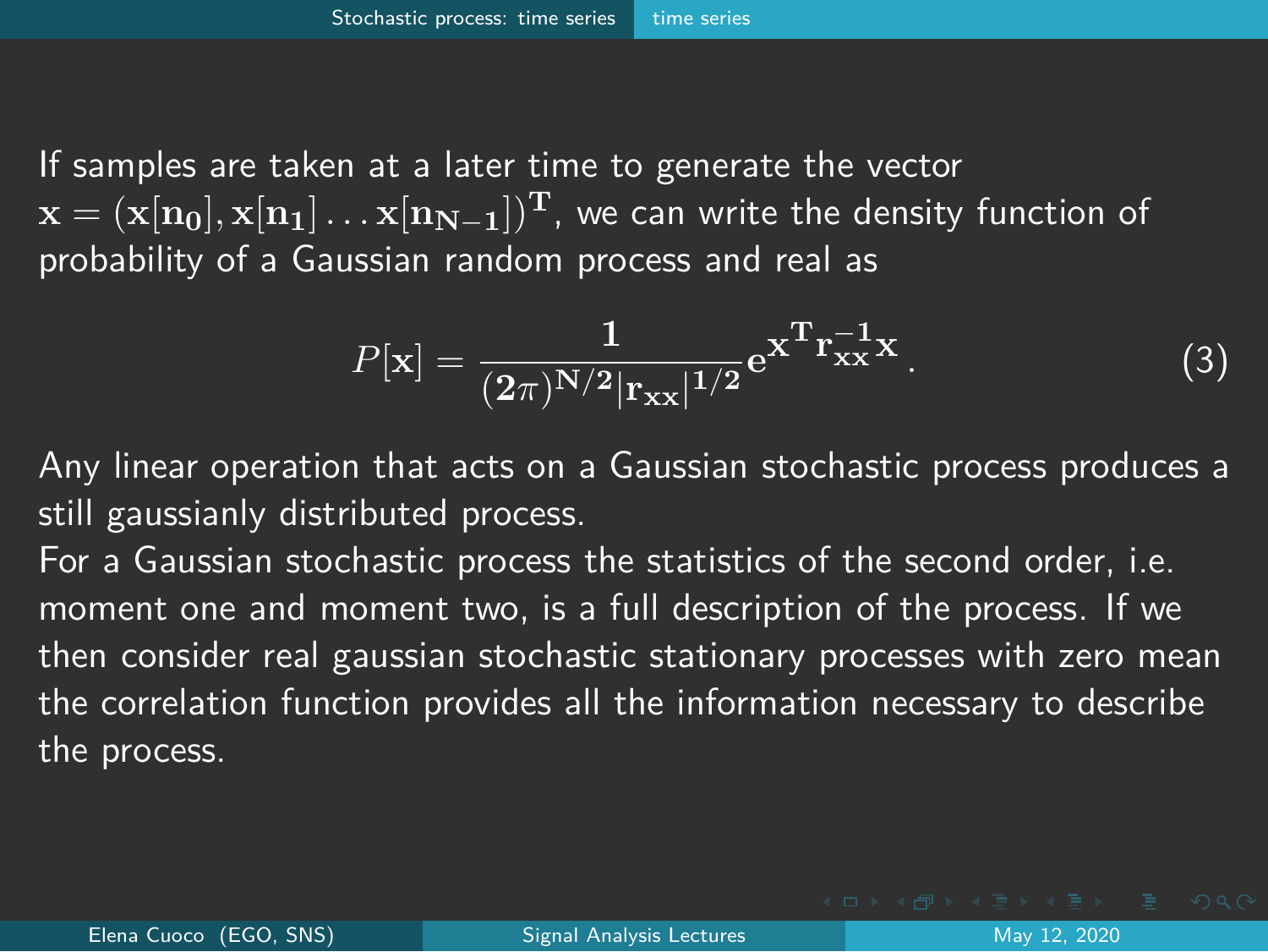## <span id="page-6-0"></span>Autocorrelation function

The correlation function is connected to the power spectrum *S*(*f*) through the Wiener–Khintchine theorem:

$$
S_{xx}(f) = \sum_{k=-\infty}^{k=\infty} r_{xx}[k] \exp(-2i\pi f k), \qquad (4)
$$

where the spectrum power is defined as

$$
S_{xx}(f) = \lim_{M \to \infty} \mathcal{E}\left[\frac{1}{2M+1} \left| \sum_{-M}^{M} x[n] \exp(-i2\pi f n) \right|^2\right].
$$
 (5)

So a zero mean stationary gaussian stochastic process can be described indifferently with the correlation function or with the spectral density.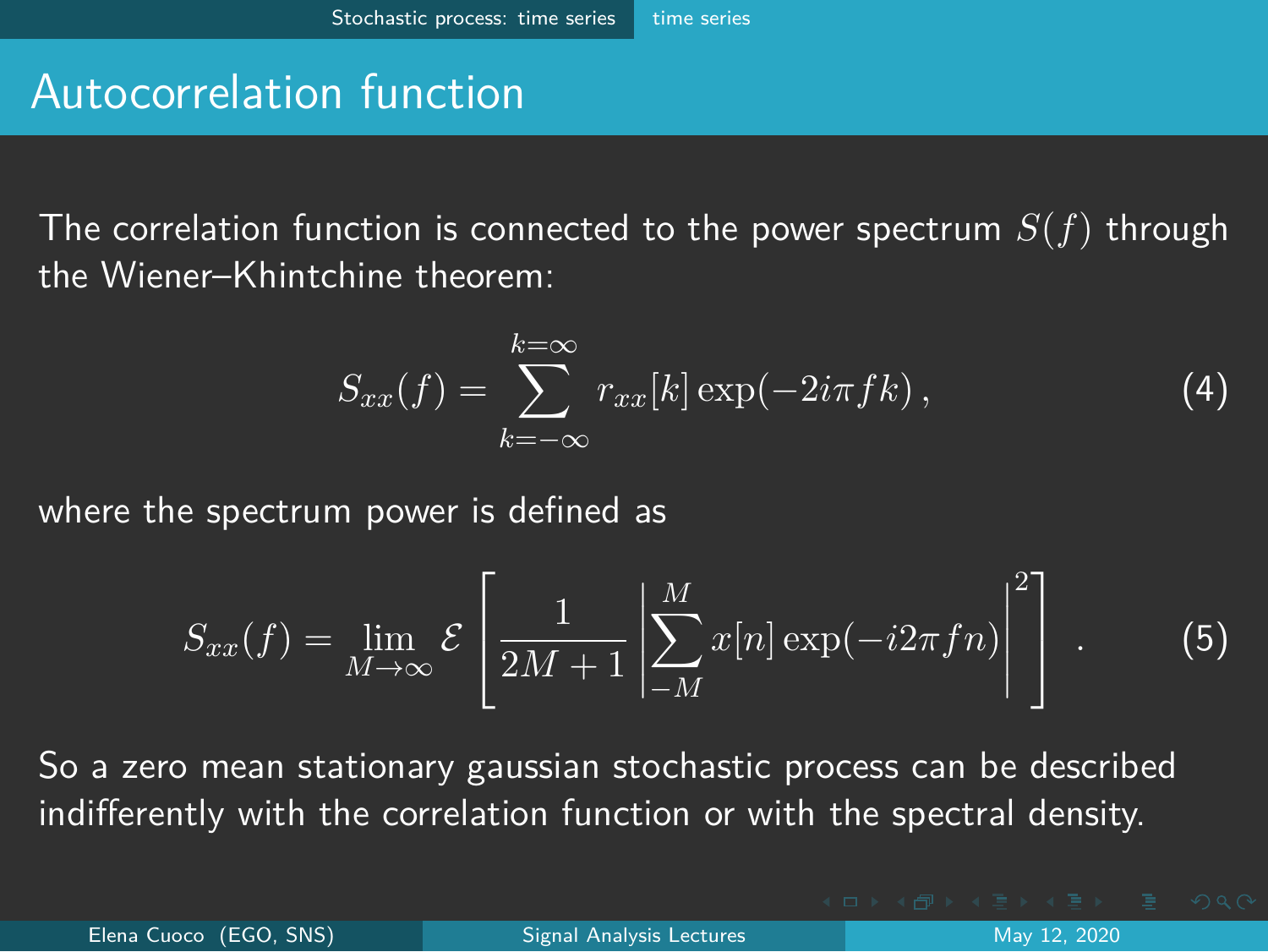<span id="page-7-0"></span>Many discrete stochastic processes are achieved as a result of a sampling of a continuous stochastic process over time *x*(*t*), where in order to avoid problems with *aliasing*<sup>1</sup> we sample the continuous process  $x(t)$  with a period  $T_s=\frac{1}{f}$  $\frac{1}{f_s}$ , where  $f_s$  is the maximum frequency present in the spectrum of *x*(*t*).

The relationship between the continuous stochastic process  $x(t)$  and the series stochastic sampled discreetly *x*[*n*] and given by the formula of Shannon's interpolation

$$
x(t) = \sum_{n = -\infty}^{\infty} x[n] \frac{\sin \pi f_s(t - nT_s)}{\pi f_s(t - nT_s)},
$$
\n(6)

dove

$$
x[n] = x(nT_s) \qquad \text{per} \qquad -\infty < n < \infty. \tag{7}
$$

sp[ect](#page-6-0)ral frequencies that do not belong to the original spectr[um](#page-8-0)  $\sigma \mapsto \epsilon \equiv \epsilon \pmod{2}$  $^{\rm 1}$ aliasing is a distortion that occurs in spectrum reconstruction that has not been sampled at the maximum frequency present in the spectrum and therefore presents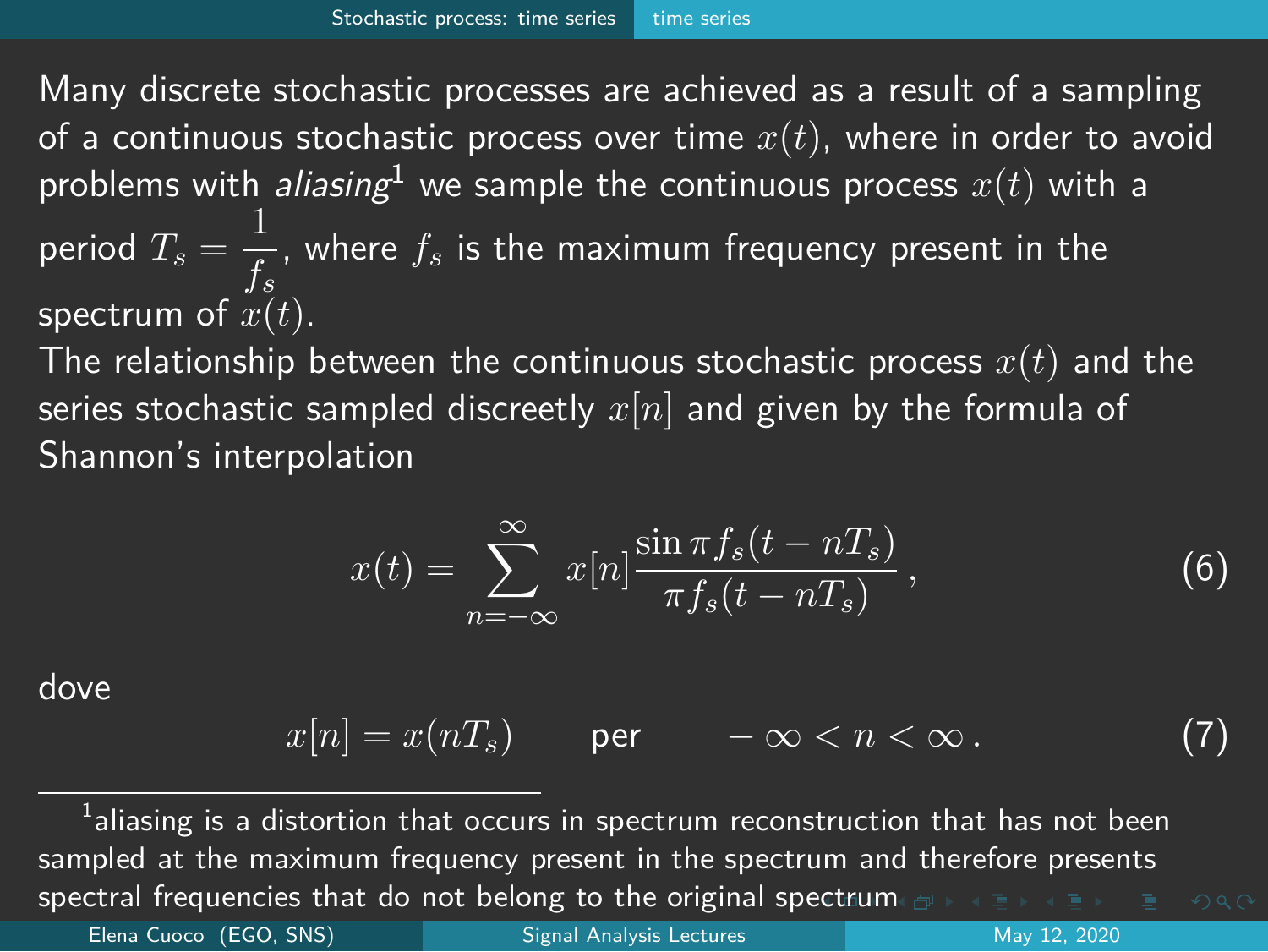# <span id="page-8-0"></span>Power Spectral Density

If the process spectrum  $x(t)$  is limited bandwidth i.e. if  $S(f) = 0$  for  $|f| > \frac{f_s}{\Omega}$  $\frac{2}{2}$  then the function of autocorrelation over time of the discrete<br>2. stochastic process is given by

$$
r_{xx}[n] = r(nT_s) = \int_{-f_s/2}^{f_s/2} S(f)e^{i2\pi fT_s n} df.
$$
 (8)

The discrete power spectrum is periodic

$$
S_{xx}(f) = S_{xx}(f + kf_s) \qquad k = 0, \pm 1, \pm 2, \dots \tag{9}
$$

and equal to the continuous power spectrum in the range of Nyquist

$$
S_{xx}(f) = S(f) \qquad \frac{-f_s}{2} \le f \frac{f_s}{2}, \qquad (10)
$$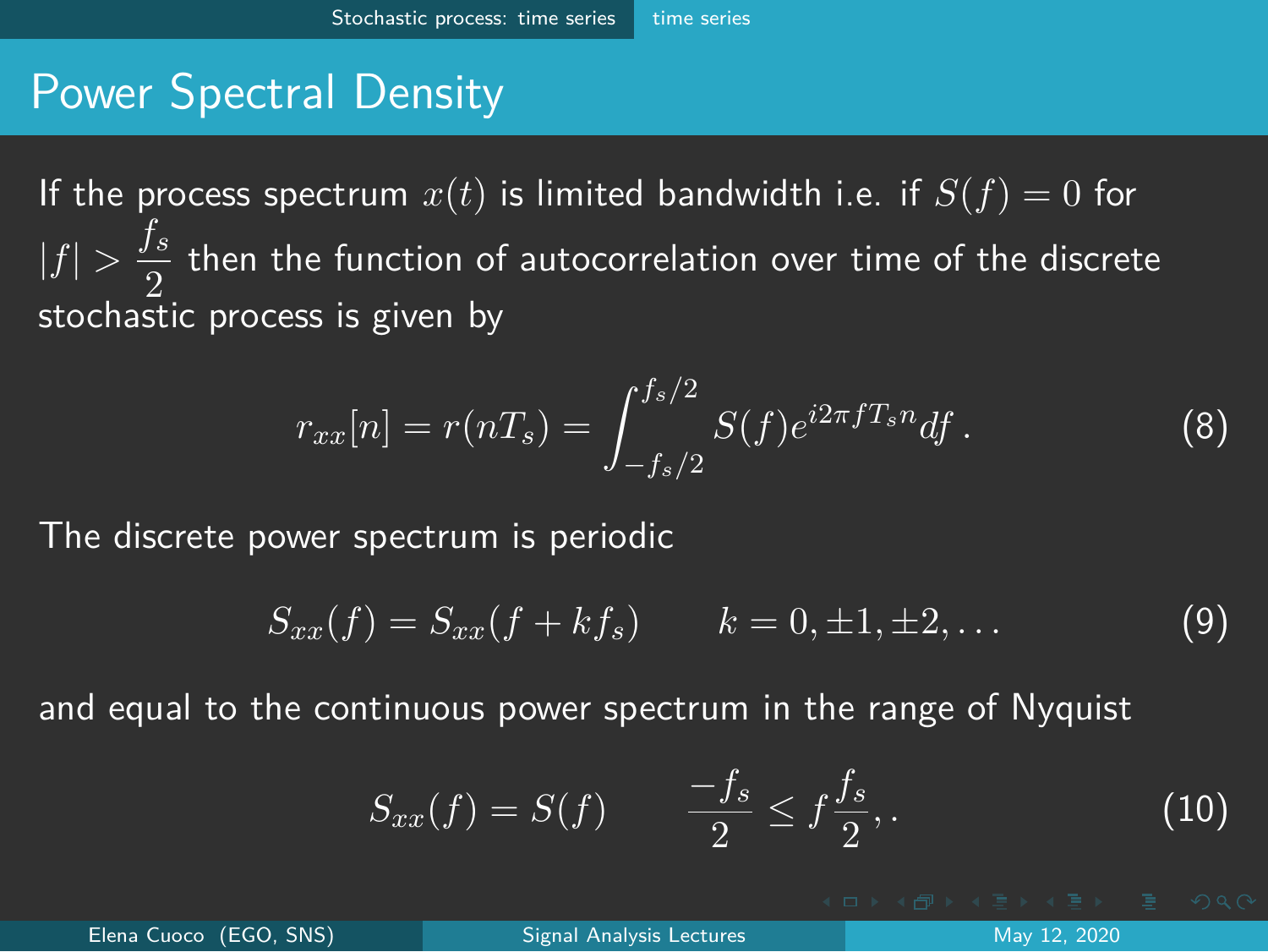#### <span id="page-9-0"></span>[Stochastic process: time series](#page-2-0) [Not parametric modeling, Classical estimators](#page-9-0)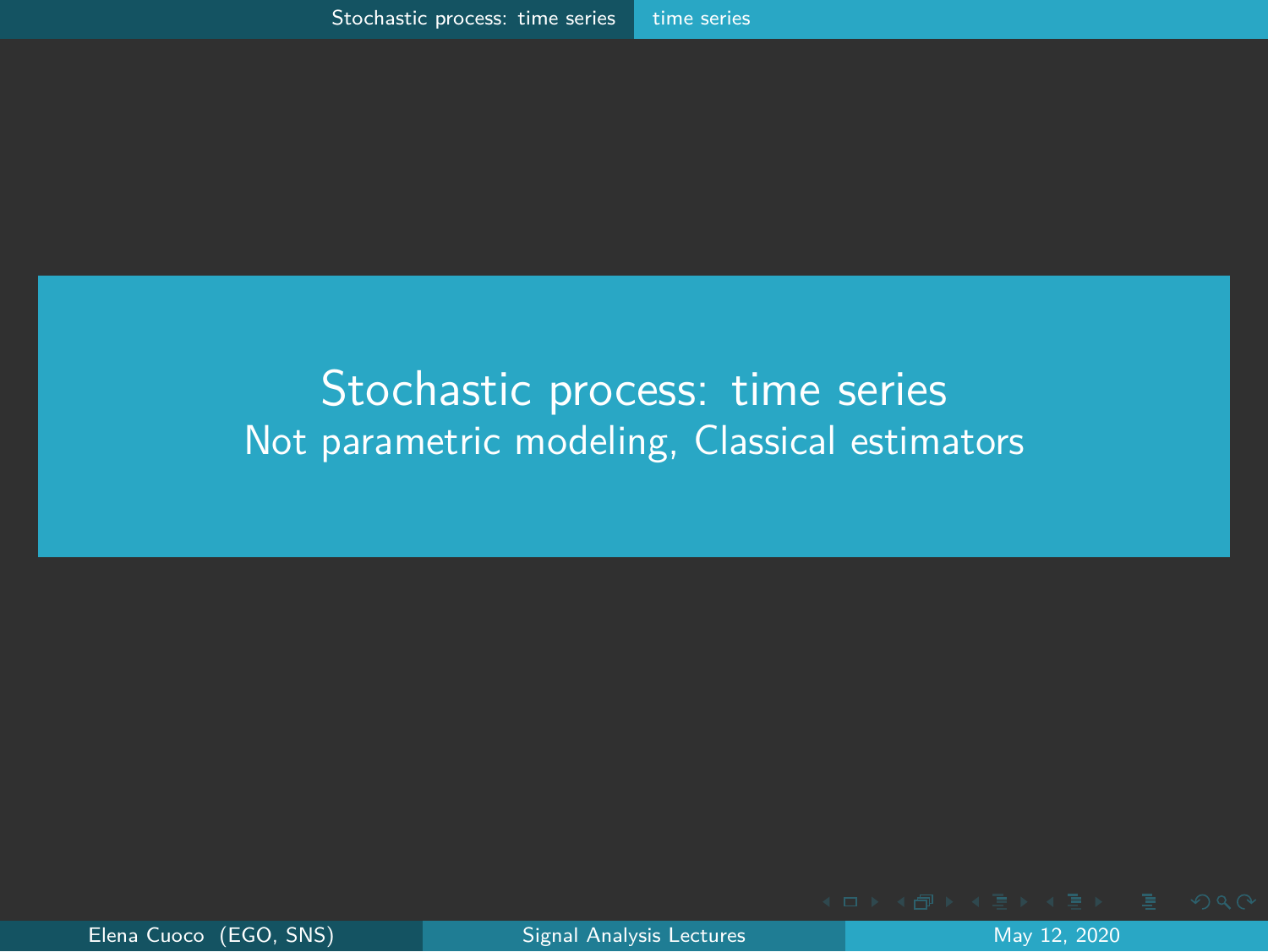## <span id="page-10-0"></span>Not parametric methods

We want to resolve now the issues related to the search for the process *x*[*n*] if we know the power spectrum *S*(*f*) and vice versa the estimate of  $S(f)$  if we know the process  $x[n]$ , using not parametric methods. To this end it is convenient to introduce the complex spectrum of the discrete time series

$$
S(z) = T_s \sum_{n=-\infty}^{\infty} r_{xx}[n] z^{-n} . \tag{11}
$$

The one that we wrote in the transformed *z* of the autocorrelation function  $r_{xx}[n]$ . The transformed  $z$  is the equivalent of Laplace's  $t$ ransformation for discrete timing sequences, where  $z=e^{-i2\pi f}.$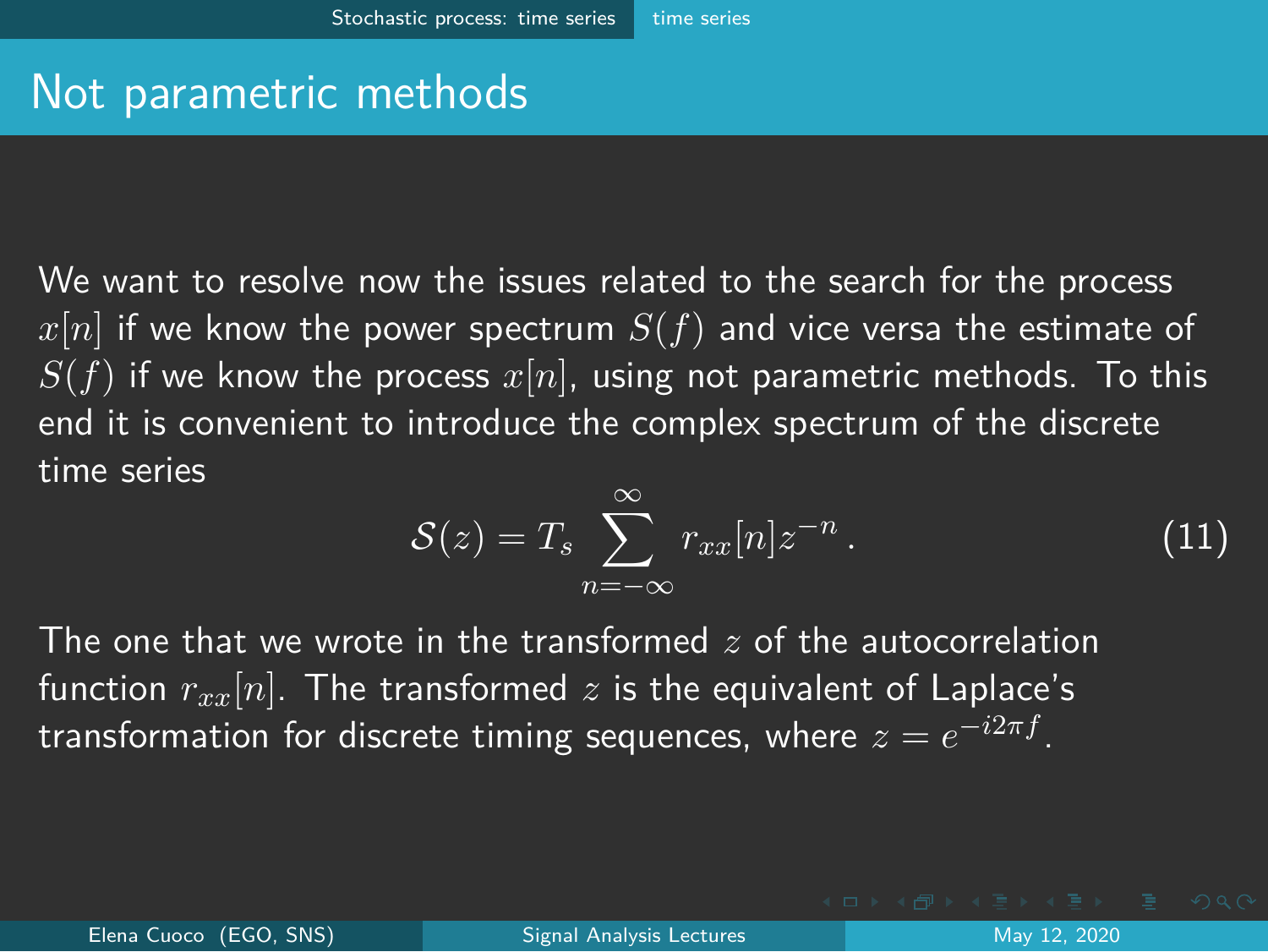<span id="page-11-0"></span>If we can write  $S(z)$  in the form

$$
S(z) = T_s \sum_{n=-\infty}^{\infty} r_{xx}[n]z^{-n} = T_s \mathcal{H}(z) \mathcal{H}(1/z^*), \qquad (12)
$$

then we can generate the discrete time series *x*[*n*] filtering white noise as follows

$$
x[n] = \sum_{m=0}^{\infty} h[m]w[n-m], \qquad (13)
$$

where  $h[m]$  is the filter impulse function  $(z)$ :

$$
h[m] = \int_{-f_s/2}^{f_s/2} H(f) e^{i2\pi f T_s m} df
$$
 (14)

and *w*[*n*] a gaussian white noise at zero mean and variance *T<sup>s</sup>*

$$
\mathcal{E}{w[n]} = 0 \qquad \mathcal{E}{w[n]w[n']} = T_s\delta[n-n'] \,. \tag{15}
$$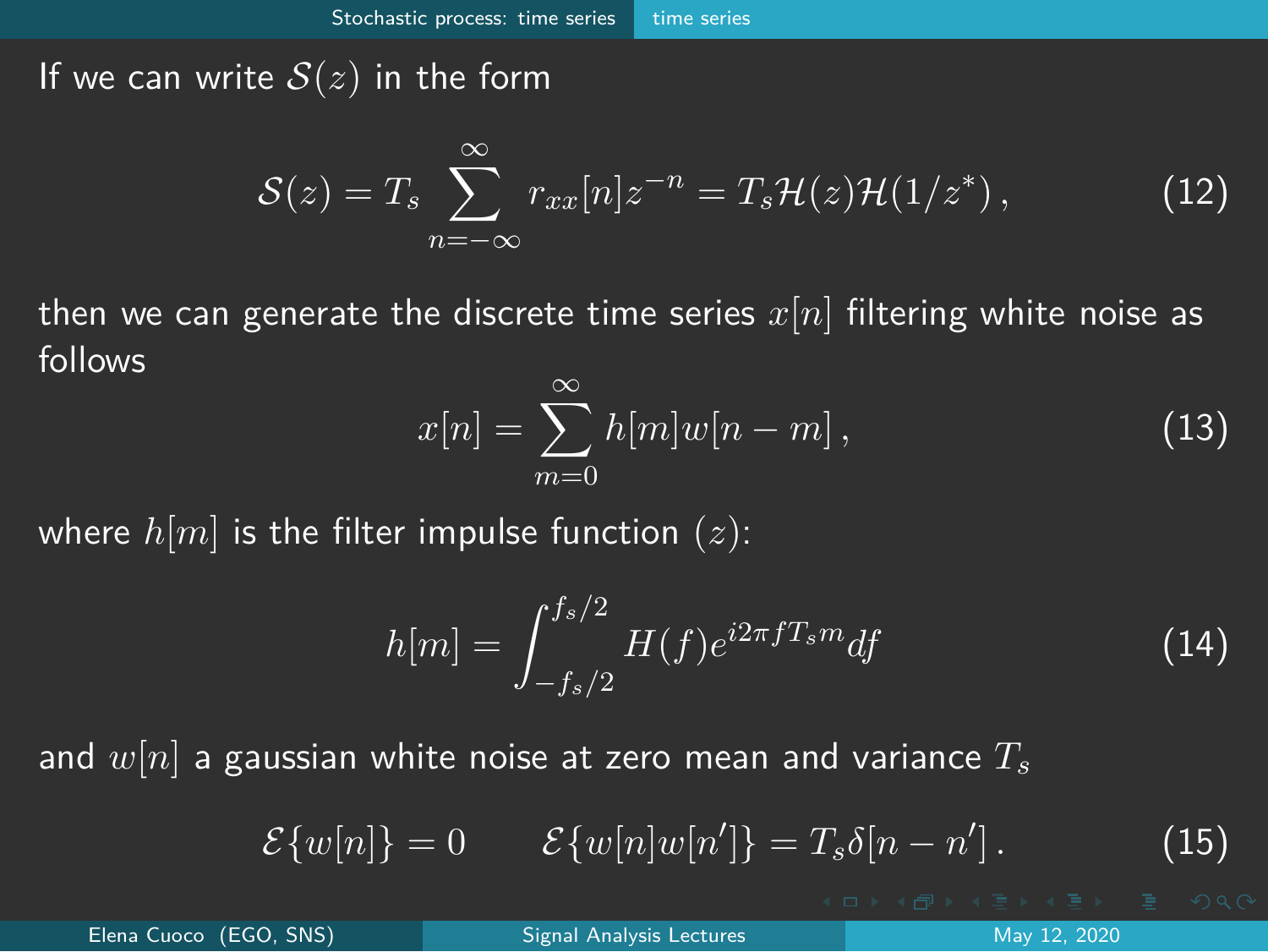# <span id="page-12-0"></span>Spectral Factorization

Let's consider the problem of finding the  $H(z)$  filter that let us to simulate the noise data  $x[n]$ , starting with the knowledge of the spectrum  $S(z)$ . Assuming that the signal in input is a white noise at medium zero and unitary variance, the  $H(z)$  transfer function must satisfy

$$
S(z) = \mathcal{H}(z)\mathcal{H}(1/z^*).
$$
 (16)

The problem of the factoring of *S*(*z*) does not have a single solution because if  $H(z)$  is a solution, then also

$$
\mathcal{H}'(z) = \pm z^{-k} \mathcal{H}(z) \tag{17}
$$

$$
\mathcal{H}''(z) = \mathcal{H}(1/z^*) \tag{18}
$$

are solutions.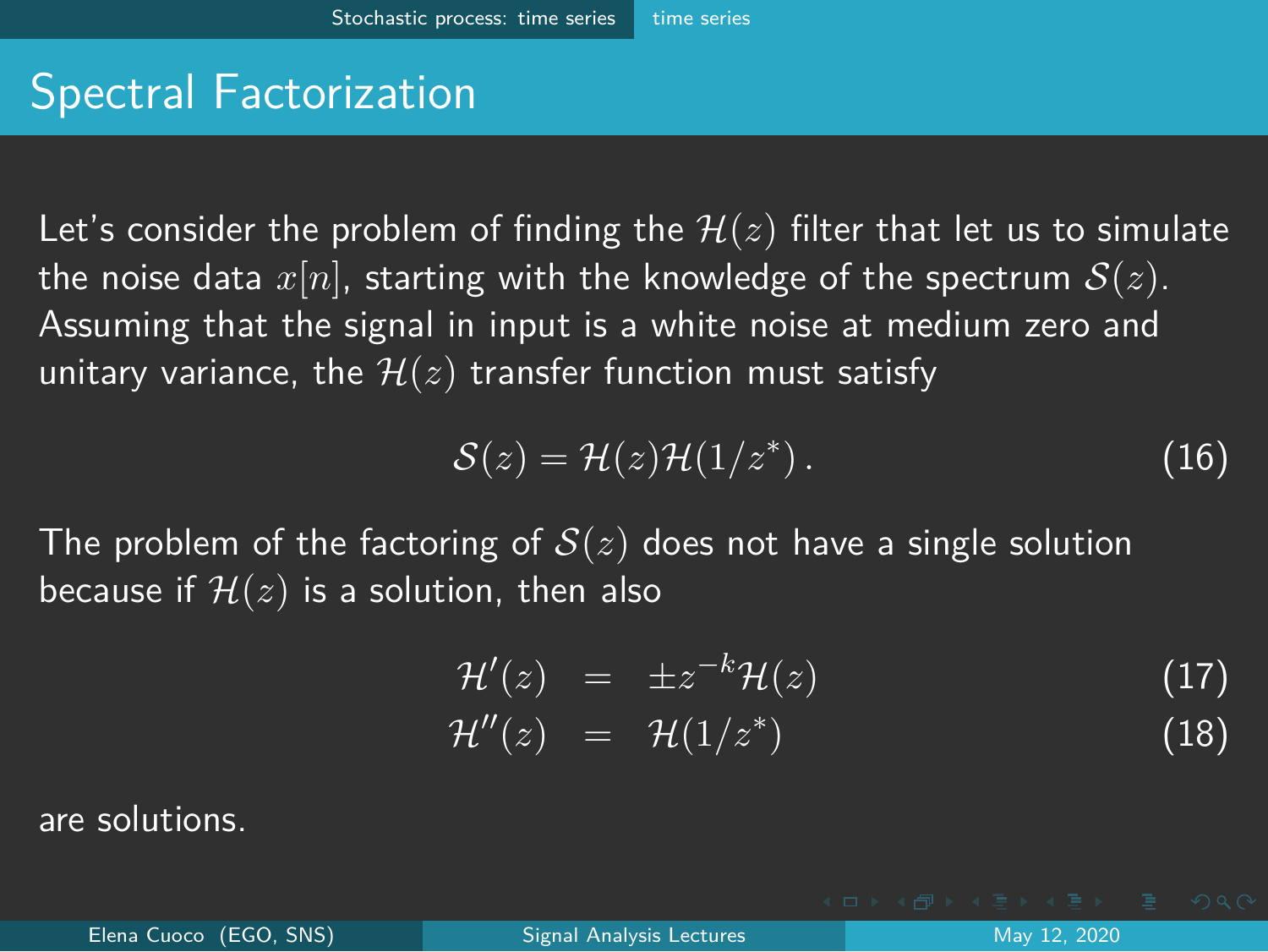<span id="page-13-0"></span>It is possible to show that, apart from an ambiguity in the sign, we can find a spectral factorization in which the filter  $H(z)$  and its inverse  $1/H(z)$ are causal and stable. For this to be possible, it is necessary that the *S*(*f*) spectrum meets Paley-Wiener's condition:

$$
\int_{-1/2}^{1/2} |\ln S(f)| df < \infty.
$$
 (19)

This condition does not allow the spectrum *S*(*f*) to have extended regions along the *f* axis where *S*(*f*) is zero. So when we perform filtering operations on the spectrum we have to be careful we don't send any part of it to zero if we want to then build the causal and stable filter over time that reproduces the spectrum.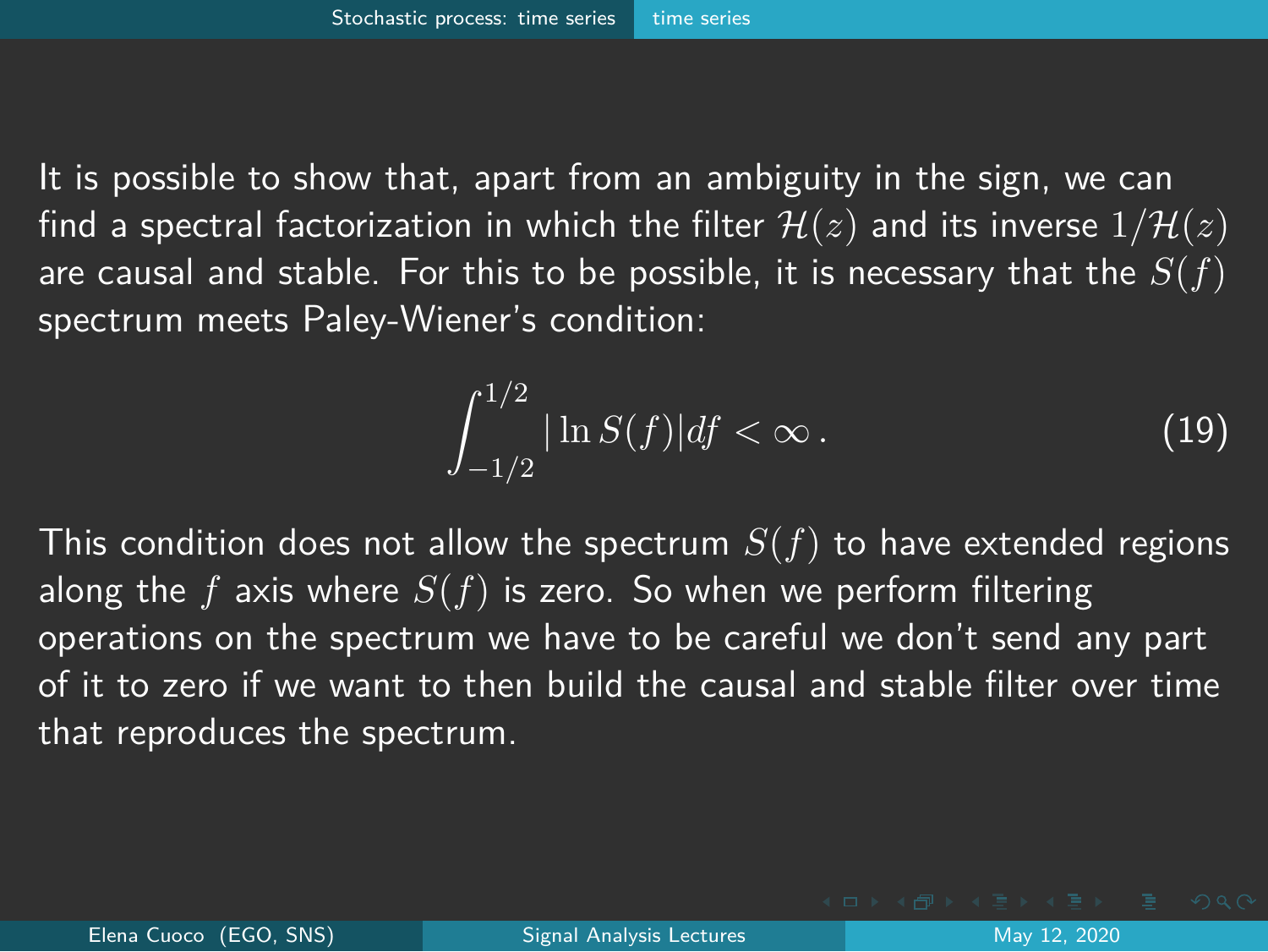<span id="page-14-0"></span>The Paley-Wiener condition is automatically satisfied if we do the spectral factoring in the following way. Starting from the complex spectrum *S*(*z*) we call *cepstrum* complex the quantity

$$
\hat{\mathcal{S}}(z) = \ln(\mathcal{S}(z)) = \sum_{n=-\infty}^{\infty} \hat{r}[n]z^{-n},\tag{20}
$$

where

$$
\hat{r}[n] = \int_{-1/2}^{1/2} \hat{S}(f) e^{i2\pi f n} df = \int_{-1/2}^{1/2} \hat{S}(-f) e^{i2\pi f n} df = \hat{r}[-n]. \tag{21}
$$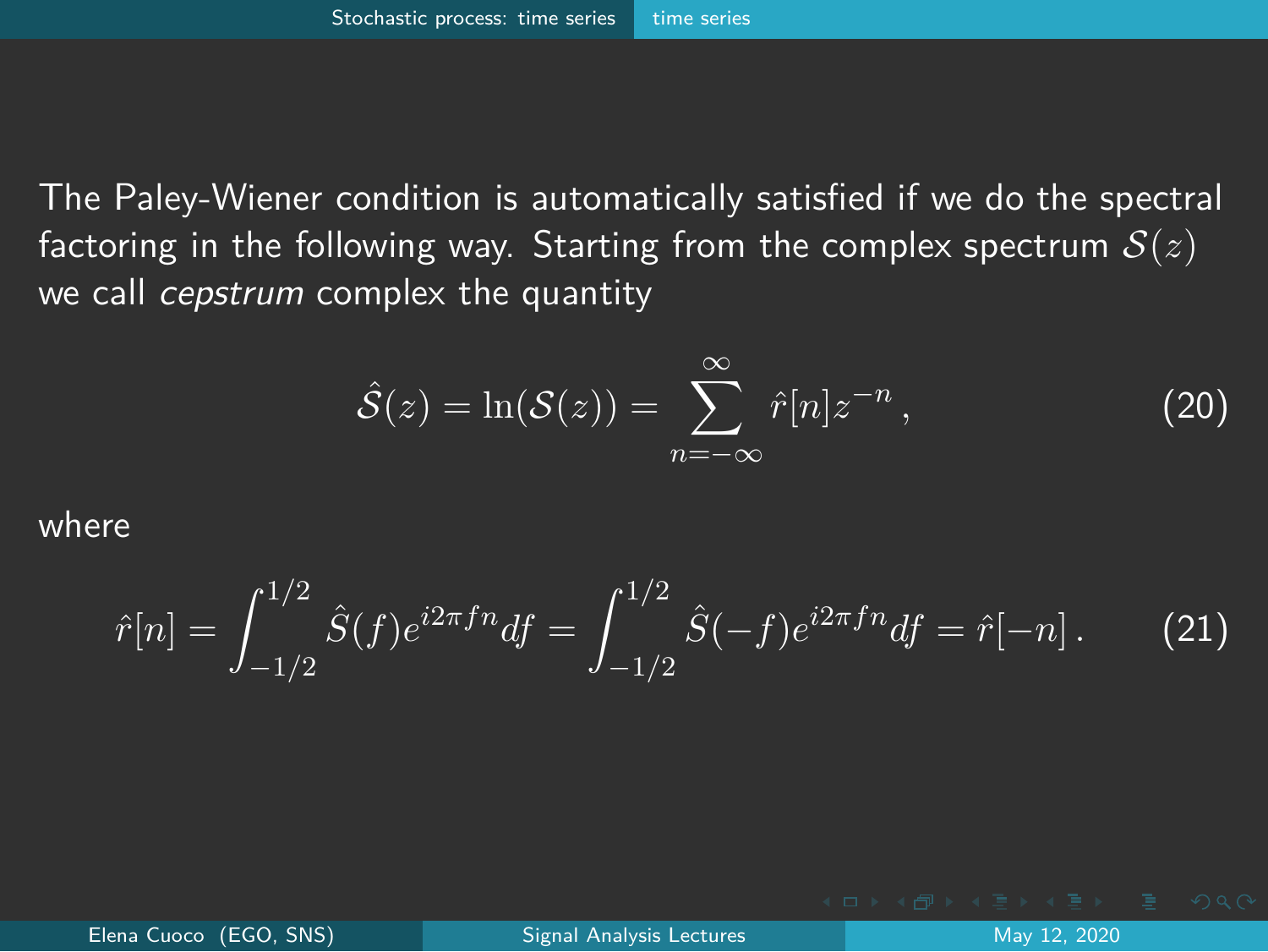<span id="page-15-0"></span>Introducing the causal part of  $S(z)$  defined as

$$
\hat{S}_+(z) = \frac{1}{2}\hat{r}[0] + \sum_{n=1}^{\infty} \hat{r}[n]z^{-n},
$$
\n(22)

we can write

$$
\hat{S}(z) = \hat{S}_+(z) + \hat{S}_+(1/z^*)\,. \tag{23}
$$

Then the canonical factorization of *S*(*z*) is given by

$$
\mathcal{H}(z) = \exp \hat{\mathcal{S}}_+(z),\tag{24}
$$

where  $H(z)$  has no zeros or poles outside the unitary circle in the complex plan.

This ensures that the  $H(z)$  impulse response function both a stable and causal filter and in the time domain given by

$$
h[n] = \int_{-1/2}^{1/2} H(f)e^{i2\pi fn} df . \qquad (25)
$$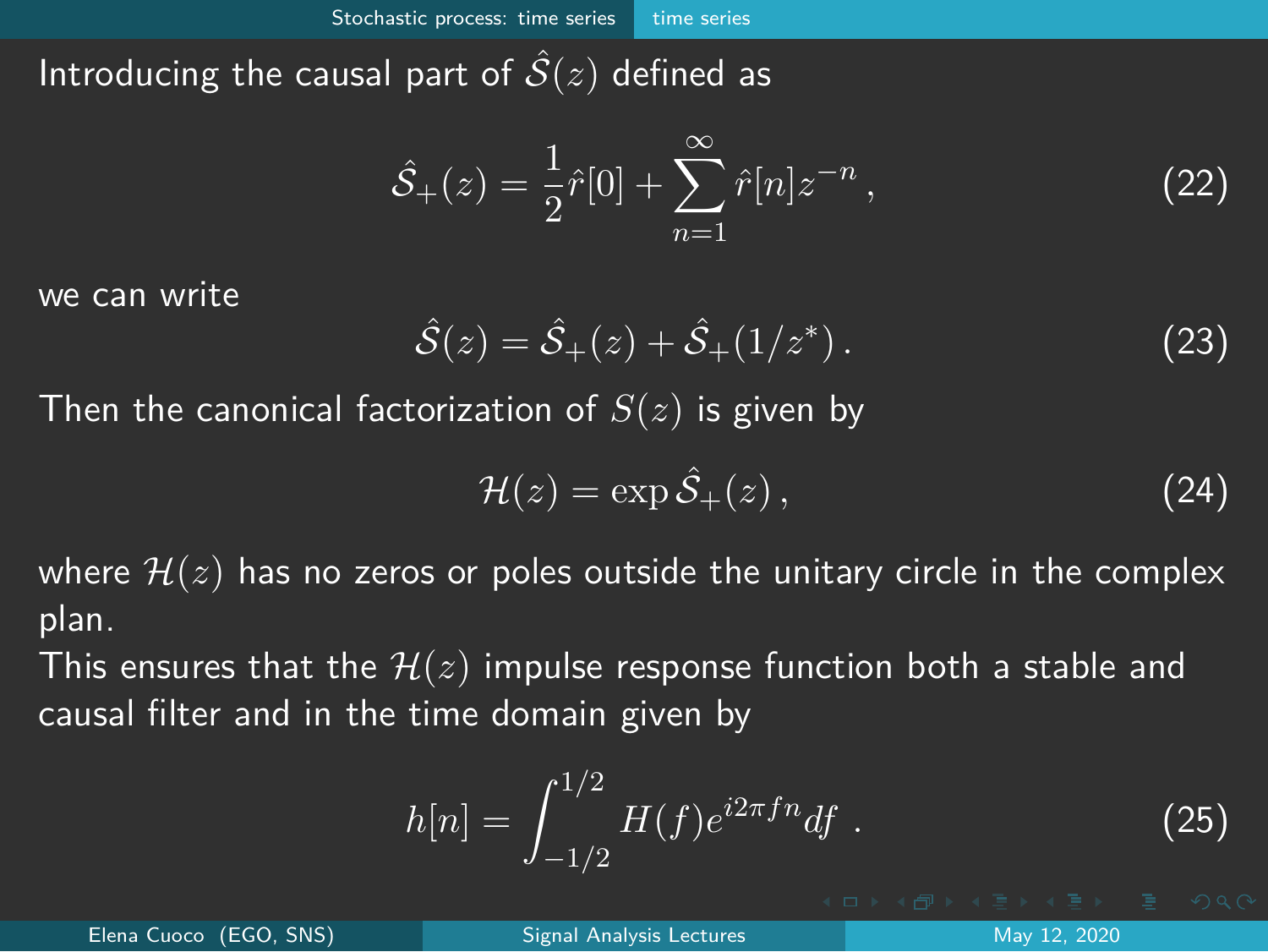# <span id="page-16-0"></span>The periodogram

When we have the discrete experimental data available in the domain of time *x*[*n*] we want to estimate the power spectral density (PSD) of the process.

A non-parametric estimate of the PSD is obtained through the periodogram defined as

$$
P_{\text{PER}} = \frac{1}{N} \left| \sum_{n=0}^{N-1} x[n] \exp(-i2\pi fn) \right|^2.
$$
 (26)

The periodogram satisfies

$$
P_{\text{PER}}(f) \to P(f)
$$

for a N number of data long enough  $(N \to \infty)$ , but its variance doesn't tend to zero for  $N \to \infty$ ; in particular the variance is constant regardless of the value of *N*. So the periodogram is a flimsy estimation of the spectrum of the process, being the standard deviation of the estimator large as its mean.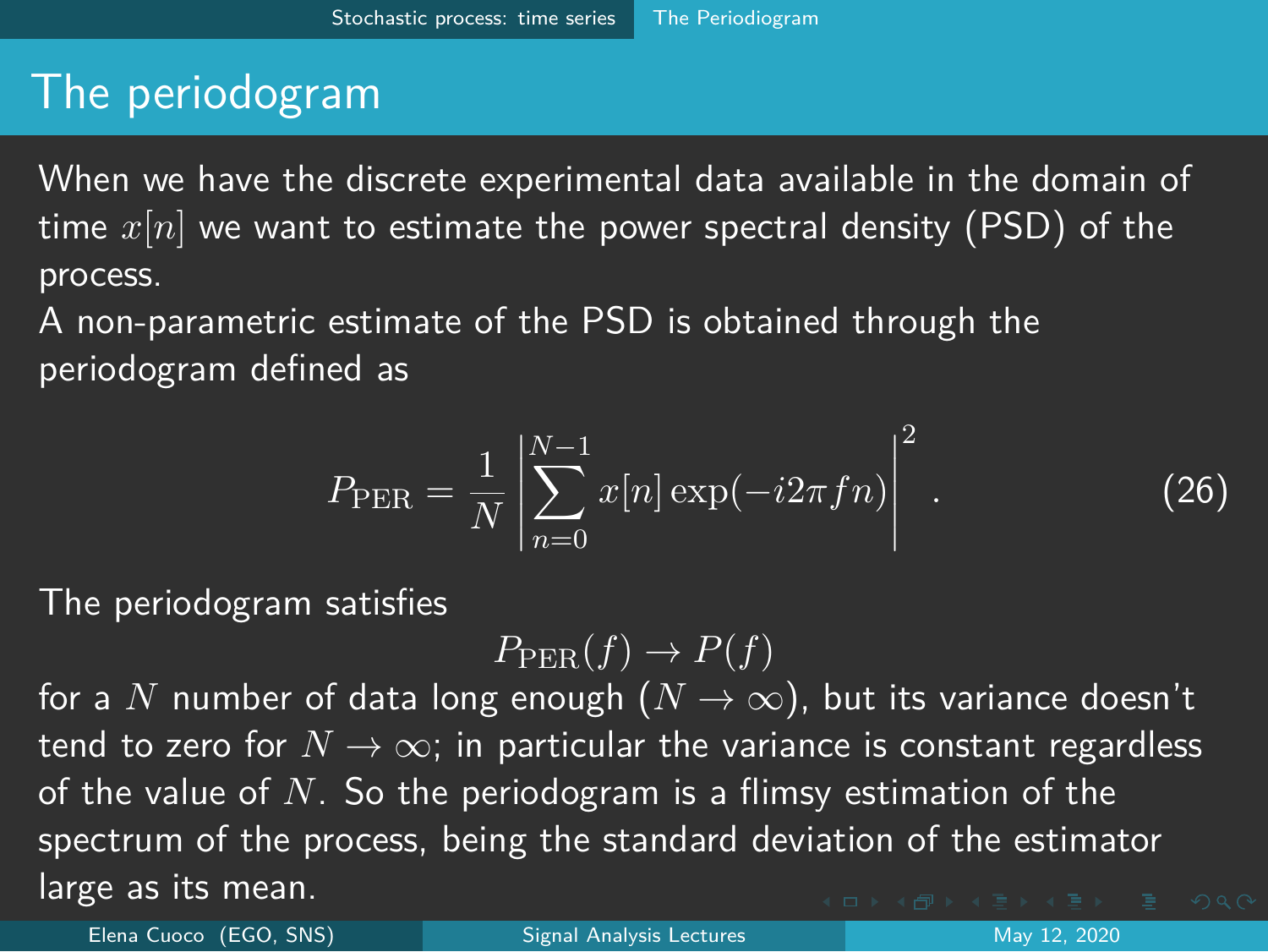<span id="page-17-0"></span>In order to improve the quality of the statistics of the periodogram, we introduce an averaged periodoram defined as

$$
P_{\text{averaged}} = \frac{1}{K} \sum_{m=0}^{K-1} P_{\text{PER}}^{(m)}(f) \,, \tag{27}
$$

where the periodogram is calculated on a data length  $L = N/K$ . In this way the variance decreases by a factor 1*/K*. In this operation, however, you pay the price of increasing the *bias*, since you use shorter data set. In fact, it can be seen that the average value of the periodogram is given by

$$
\mathcal{E}\{P_{\text{PER}}\} = \int_{-1/2}^{1/2} W_B(f - \nu) P(\nu) d\nu , \qquad (28)
$$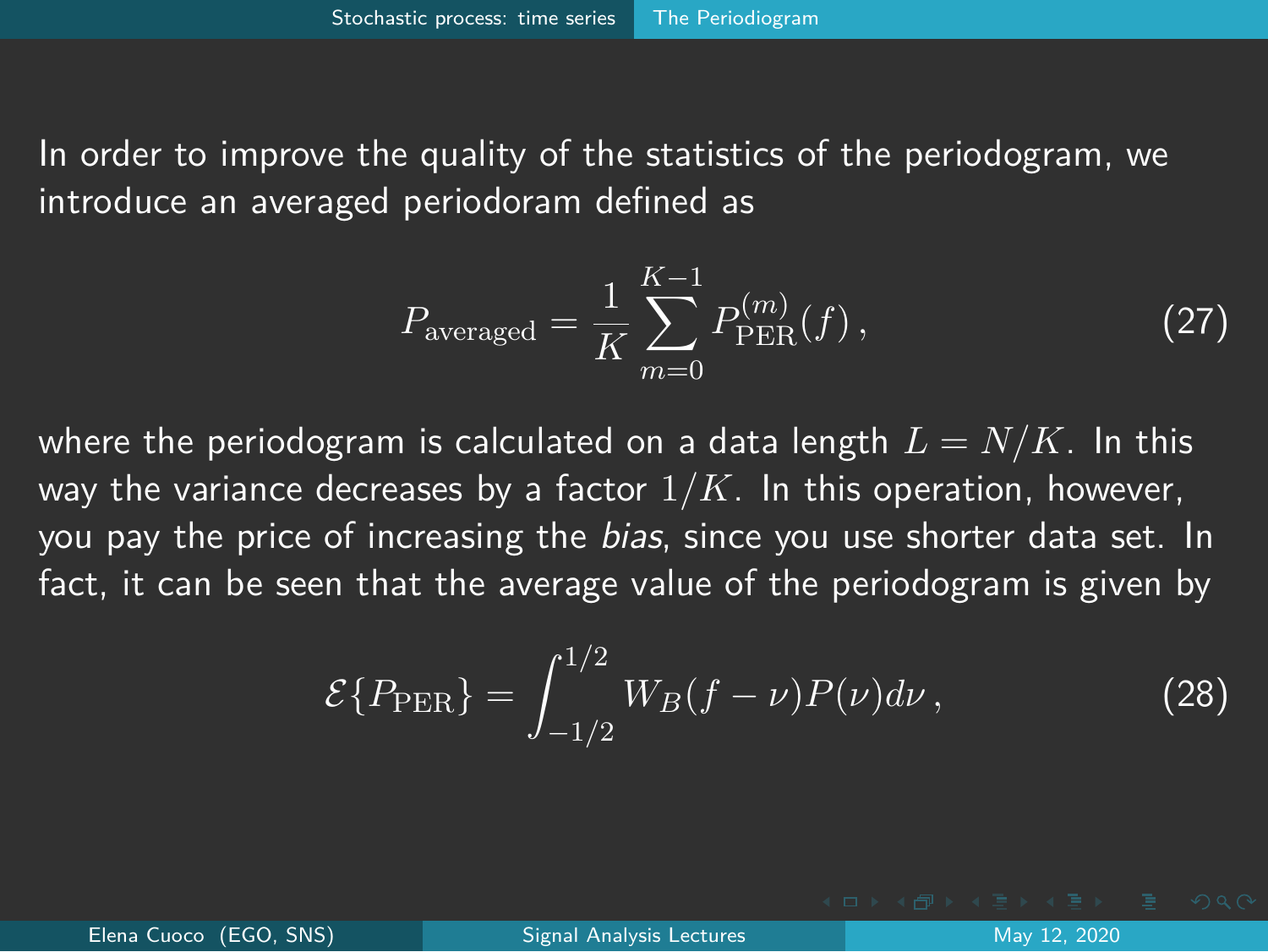<span id="page-18-0"></span>where P is the PSD of the process and  $W_B(f)$  is the Fourier transform of Bartlett's window

$$
w_B[k] = \begin{cases} 1 - \frac{|k|}{L} & \text{per} \quad |k| \le L - 1 \\ 0 & \text{per} \quad |k| > L \end{cases}
$$
 (29)

that is

$$
W_B(f) = \frac{1}{L} \left( \frac{\sin \pi f L}{\sin \pi f} \right) . \tag{30}
$$

A value of *L* shorter corresponds to a window of Bartlett narrower and therefore at a main peak in  $W_B(f)$  wider. So as the value of L decreases the spectral resolution because we are not able to to resolve PSD details smaller than 1*/L*. It is not possible therefore to have both a small variance and a small bias; what we can get is only a compromise between the two requests.